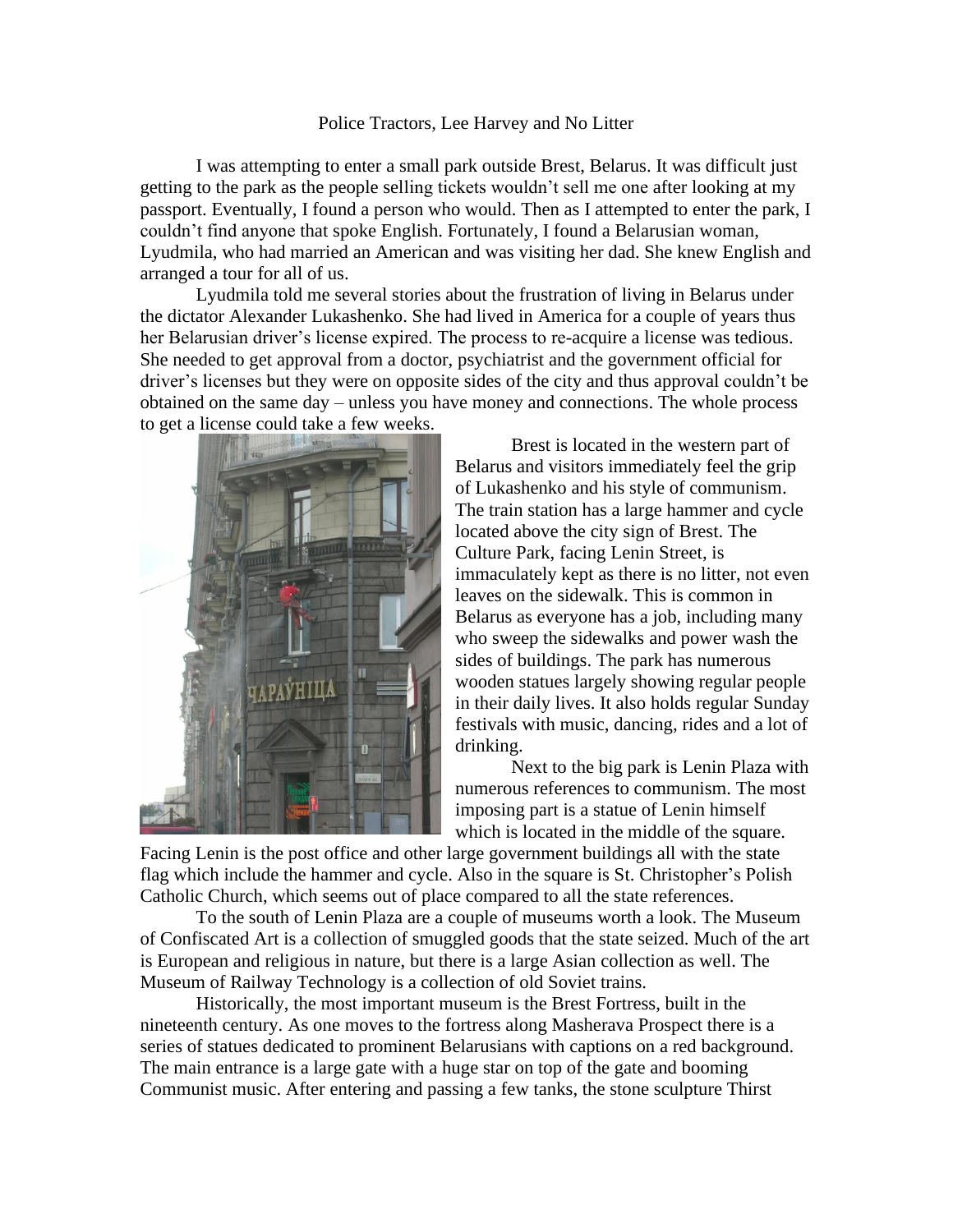portrays a desperate soldier's attempt to retrieve water from a river. Beyond this statue is another large stone statue called Valor; a large soldier's head protruding out of a rock which is etched with the hammer and cycle. Next to Valor are a large obelisk and the eternal flame.

Surrounding the statues are numerous other sites. The White Palace is where the Russian and Germans signed the Treaty of Brest-Litovsk, ending Russian involvement in World War I. The Defense of Brest Fortress Museum gives a detailed history of the fortress. The Brest Art Museum has numerous paintings of peasant life and some crafts, including many items made of straw. The Nikalaivsky Church had an assembly line of weddings on the day I visited and it was interesting to see how Eastern Orthodox weddings were performed. The maids of honor held crowns over the bride and groom, who were also bound together at their hands and led around the alter three times.

A possible day trip from Brest is to the Belavezhskaja Pushcha National Park which contains old trees and unique animals. Some of the trees are over 600 years old and takes six adults with outstretched arms to circumvent. Many trees were used for the Baltic navy fleet, but they are now preserving the forested area. Inside enclosures, one

can see the zoobr, a type of European bison and a Tarpan, a small horse. The park is also where the Commonwealth of Independent States (CIS) agreement was signed between Belarus, Ukraine and Russia officially ending the Soviet Union.

One of my favorite Belarusian moments came after passing the area where the CIS was signed. The Belarusian woman, Lyudmila, told me she remembered seeing this on television as a young girl and remembered her father cheering in front of the television yelling, "No more Soviet Union. Get out, Russians." She translated the story to her father and her stoic father smiled, nodded his head and said "Da." The smile continued for a few minutes as he reminisced.

The capital of Belarus, Minsk, illustrates Lukashenko's need for order at a more elaborate





scale. There are numerous propaganda posters which illustrates youngsters learning, women working in factors and strong men in tanks. They are not the posters one might associate with Soviet Communism under Stalin; rather they are photos of the people of Belarus. There is also a significant police force, with some riding in police tractors which were used to tow vehicles and block intersections. Grocery